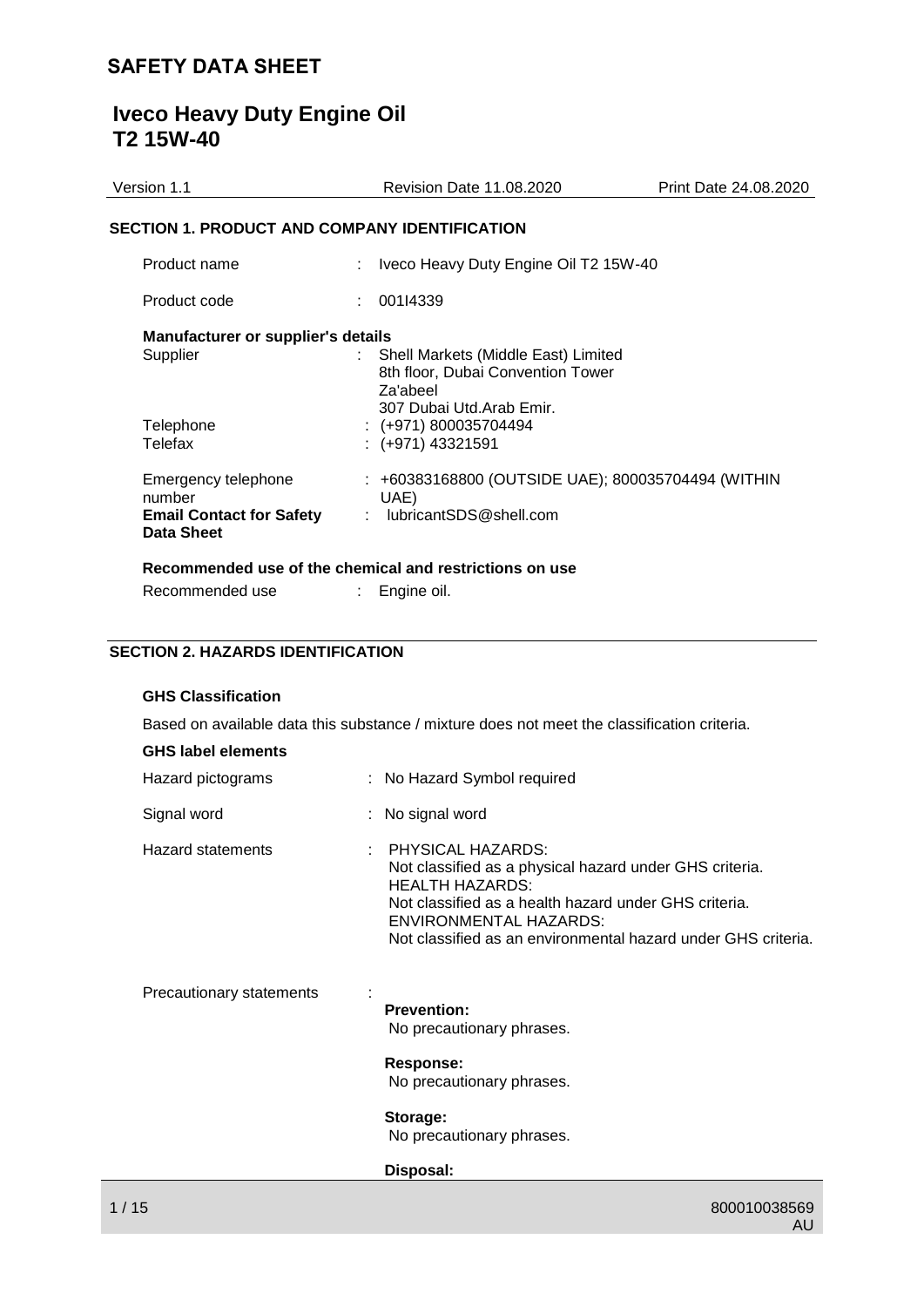Version 1.1 Revision Date 11.08.2020 Print Date 24.08.2020 No precautionary phrases.

### **Other hazards which do not result in classification**

Prolonged or repeated skin contact without proper cleaning can clog the pores of the skin resulting in disorders such as oil acne/folliculitis.Used oil may contain harmful impurities.Not classified as flammable but will burn.

## **SECTION 3. COMPOSITION/INFORMATION ON INGREDIENTS**

| Substance / Mixture | : Mixture                                                                                                                                                                                                                       |
|---------------------|---------------------------------------------------------------------------------------------------------------------------------------------------------------------------------------------------------------------------------|
| Chemical nature     | : Highly refined mineral oils and additives.<br>The highly refined mineral oil contains <3% (w/w) DMSO-<br>extract, according to IP346.                                                                                         |
|                     | : * contains one or more of the following CAS-numbers: 64742-<br>53-6, 64742-54-7, 64742-55-8, 64742-56-9, 64742-65-0,<br>68037-01-4, 72623-86-0, 72623-87-1, 8042-47-5, 848301-69-<br>9, 68649-12-7, 151006-60-9, 163149-28-8. |

#### Hazardous components

| Chemical name                                                    | CAS-No.      | Classification                                                          | Concentration (%<br>w/w |
|------------------------------------------------------------------|--------------|-------------------------------------------------------------------------|-------------------------|
| Interchangeable low<br>viscosity base oil<br>(<20,5 cSt @40°C) * | Not Assigned | Asp. Tox.1; H304                                                        | $0 - 90$                |
| Zinc<br>dialkyldithiophosphate                                   | 68784-31-6   | Eye Dam.1; H318<br>Aquatic Acute2;<br>H401<br>Aquatic Chronic2;<br>H411 | $1 - 2.49$              |
| Calcium long chain<br>alkaryl sulphonate                         | 722503-69-7  | Skin Sens.1B; H317                                                      | $0.1 - 0.9$             |
| Calcium alkaryl<br>sulphonate                                    | 722503-68-6  | Skin Sens.1B; H317                                                      | $0.1 - 0.9$             |

For explanation of abbreviations see section 16.

## **SECTION 4. FIRST-AID MEASURES**

| If inhaled              | : No treatment necessary under normal conditions of use.<br>If symptoms persist, obtain medical advice.                                                                      |
|-------------------------|------------------------------------------------------------------------------------------------------------------------------------------------------------------------------|
| In case of skin contact | : Remove contaminated clothing. Flush exposed area with<br>water and follow by washing with soap if available.<br>If persistent irritation occurs, obtain medical attention. |
| In case of eye contact  | : Flush eye with copious quantities of water.                                                                                                                                |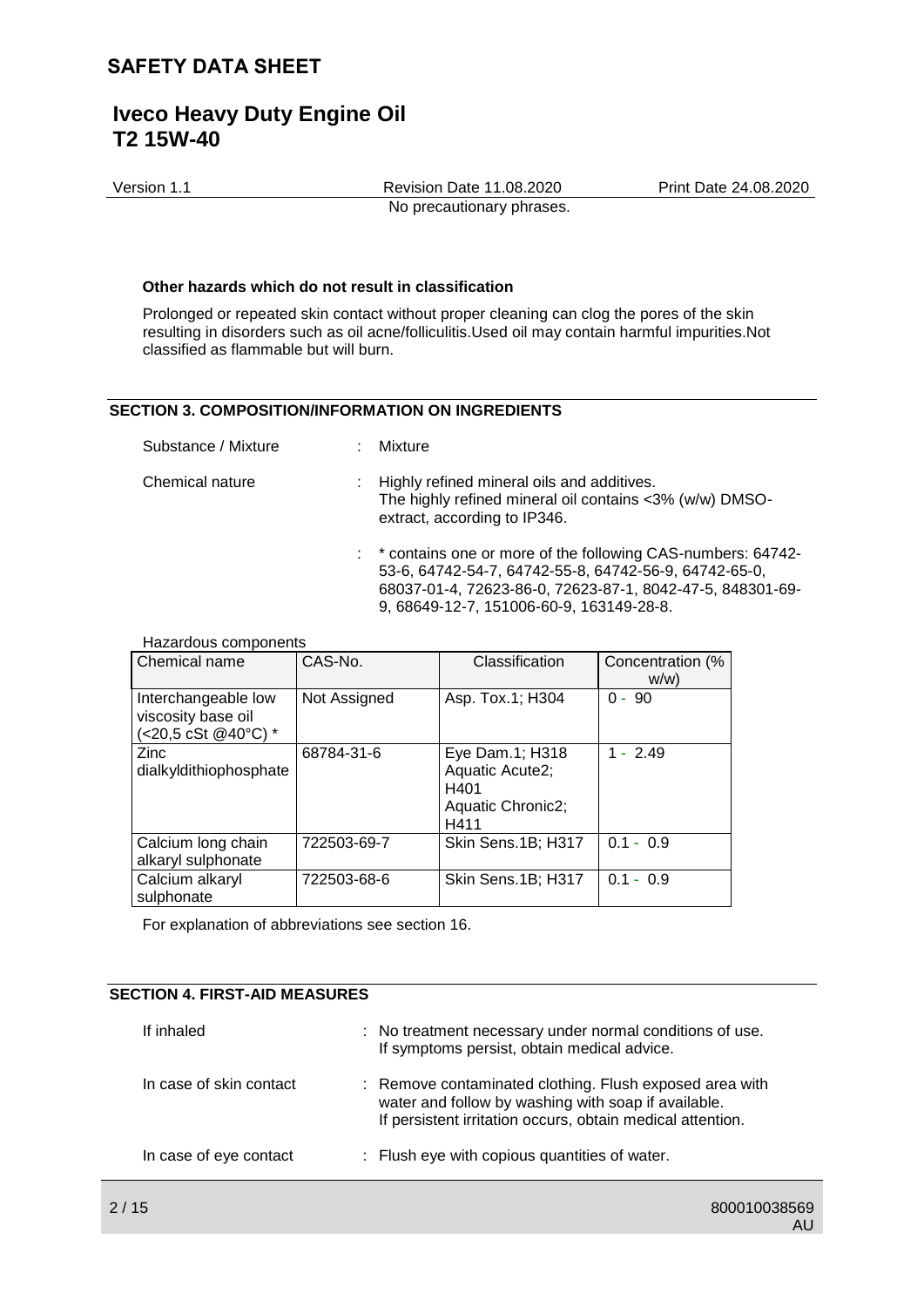| Version 1.1                                                       | Revision Date 11.08.2020                                                                                                                                                                    | Print Date 24.08.2020 |
|-------------------------------------------------------------------|---------------------------------------------------------------------------------------------------------------------------------------------------------------------------------------------|-----------------------|
|                                                                   | Remove contact lenses, if present and easy to do. Continue<br>rinsing.<br>If persistent irritation occurs, obtain medical attention.                                                        |                       |
| If swallowed                                                      | : In general no treatment is necessary unless large quantities<br>are swallowed, however, get medical advice.                                                                               |                       |
| Most important symptoms<br>and effects, both acute and<br>delayed | : Oil acne/folliculitis signs and symptoms may include formation<br>of black pustules and spots on the skin of exposed areas.<br>Ingestion may result in nausea, vomiting and/or diarrhoea. |                       |
| Protection of first-aiders                                        | : When administering first aid, ensure that you are wearing the<br>appropriate personal protective equipment according to the<br>incident, injury and surroundings.                         |                       |
| Notes to physician                                                | : Treat symptomatically.                                                                                                                                                                    |                       |

## **SECTION 5. FIRE-FIGHTING MEASURES**

| Suitable extinguishing media                     |    | : Foam, water spray or fog. Dry chemical powder, carbon<br>dioxide, sand or earth may be used for small fires only.                                                                                                                                                                                                                                                     |
|--------------------------------------------------|----|-------------------------------------------------------------------------------------------------------------------------------------------------------------------------------------------------------------------------------------------------------------------------------------------------------------------------------------------------------------------------|
| Unsuitable extinguishing<br>media                |    | : Do not use water in a jet.                                                                                                                                                                                                                                                                                                                                            |
| Specific hazards during<br>firefighting          |    | : Hazardous combustion products may include:<br>A complex mixture of airborne solid and liquid particulates and<br>gases (smoke).<br>Carbon monoxide may be evolved if incomplete combustion<br>occurs.<br>Unidentified organic and inorganic compounds.                                                                                                                |
| Specific extinguishing<br>methods                |    | : Use extinguishing measures that are appropriate to local<br>circumstances and the surrounding environment.                                                                                                                                                                                                                                                            |
| Special protective equipment<br>for firefighters | ÷. | Proper protective equipment including chemical resistant<br>gloves are to be worn; chemical resistant suit is indicated if<br>large contact with spilled product is expected. Self-Contained<br>Breathing Apparatus must be worn when approaching a fire in<br>a confined space. Select fire fighter's clothing approved to<br>relevant Standards (e.g. Europe: EN469). |
| Hazchem Code                                     |    | $:$ NONE                                                                                                                                                                                                                                                                                                                                                                |
| TION 6 ACCIDENTAL RELEASE MEASURES               |    |                                                                                                                                                                                                                                                                                                                                                                         |

# **SECTION 6. ACCIDENTAL RELEASE MEASURES**

| Personal precautions,<br>protective equipment and | : Avoid contact with skin and eyes.                  |
|---------------------------------------------------|------------------------------------------------------|
| emergency procedures<br>Environmental precautions | : Use appropriate containment to avoid environmental |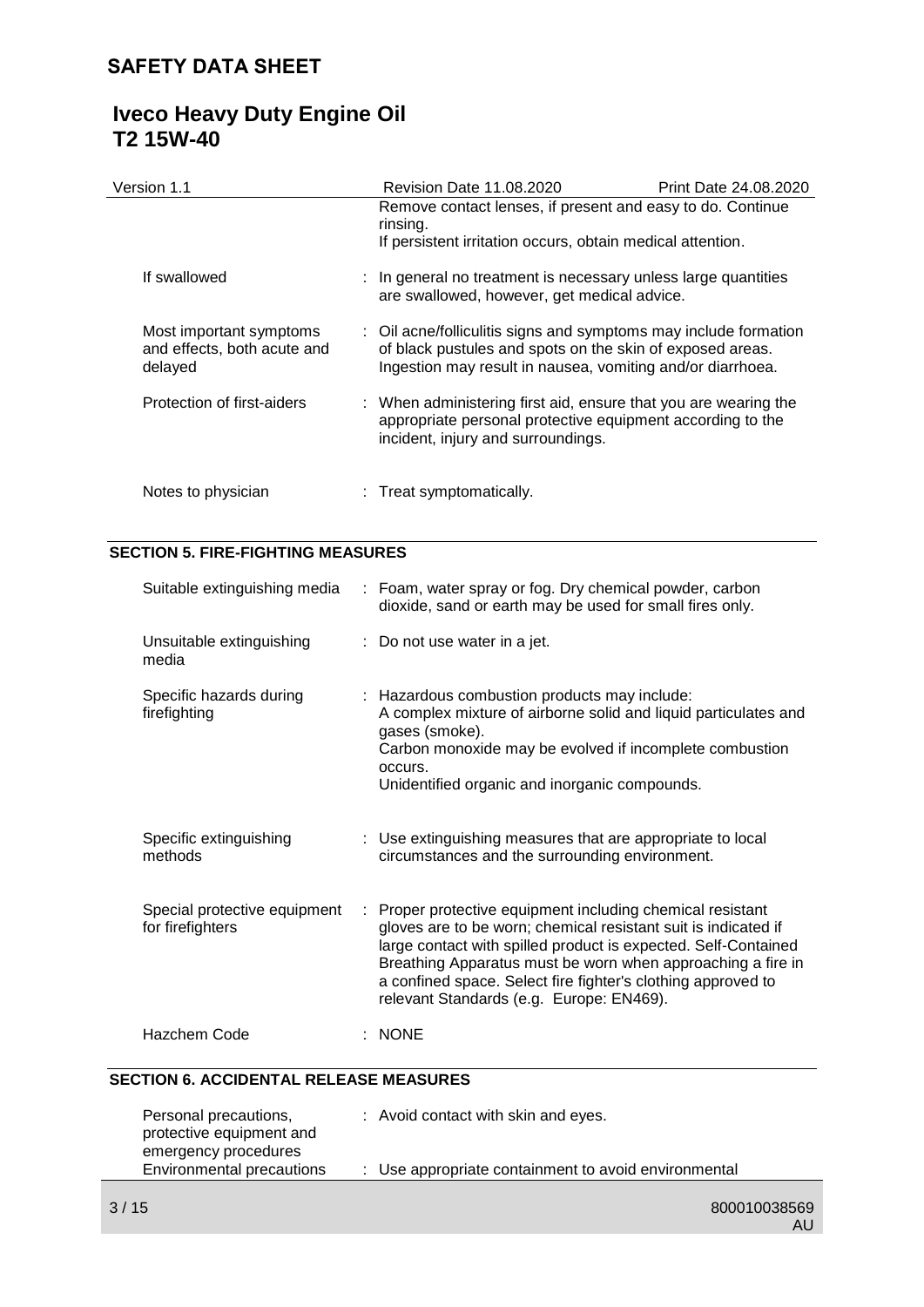| Version 1.1                                              | Revision Date 11.08.2020                                                                                                                                                                                                                                                                                                     | <b>Print Date 24.08.2020</b> |
|----------------------------------------------------------|------------------------------------------------------------------------------------------------------------------------------------------------------------------------------------------------------------------------------------------------------------------------------------------------------------------------------|------------------------------|
|                                                          | contamination. Prevent from spreading or entering drains,<br>ditches or rivers by using sand, earth, or other appropriate<br>barriers.                                                                                                                                                                                       |                              |
|                                                          | Local authorities should be advised if significant spillages<br>cannot be contained.                                                                                                                                                                                                                                         |                              |
| Methods and materials for<br>containment and cleaning up | : Slippery when spilt. Avoid accidents, clean up immediately.<br>Prevent from spreading by making a barrier with sand, earth<br>or other containment material.<br>Reclaim liquid directly or in an absorbent.<br>Soak up residue with an absorbent such as clay, sand or other<br>suitable material and dispose of properly. |                              |
| Additional advice                                        | : For guidance on selection of personal protective equipment<br>see Section 8 of this Safety Data Sheet.<br>For guidance on disposal of spilled material see Section 13 of<br>this Safety Data Sheet.                                                                                                                        |                              |

# **SECTION 7. HANDLING AND STORAGE**

| <b>General Precautions</b> | : Use local exhaust ventilation if there is risk of inhalation of<br>vapours, mists or aerosols.<br>Use the information in this data sheet as input to a risk<br>assessment of local circumstances to help determine<br>appropriate controls for safe handling, storage and disposal of<br>this material.   |
|----------------------------|-------------------------------------------------------------------------------------------------------------------------------------------------------------------------------------------------------------------------------------------------------------------------------------------------------------|
| Advice on safe handling    | : Avoid prolonged or repeated contact with skin.<br>Avoid inhaling vapour and/or mists.<br>When handling product in drums, safety footwear should be<br>worn and proper handling equipment should be used.<br>Properly dispose of any contaminated rags or cleaning<br>materials in order to prevent fires. |
| Avoidance of contact       | : Strong oxidising agents.                                                                                                                                                                                                                                                                                  |
| <b>Product Transfer</b>    | : Proper grounding and bonding procedures should be used<br>during all bulk transfer operations to avoid static accumulation.                                                                                                                                                                               |
| <b>Storage</b>             |                                                                                                                                                                                                                                                                                                             |
| Other data                 | : Keep container tightly closed and in a cool, well-ventilated<br>place.<br>Use properly labeled and closable containers.                                                                                                                                                                                   |
|                            | Store at ambient temperature.                                                                                                                                                                                                                                                                               |
| Packaging material         | : Suitable material: For containers or container linings, use mild<br>steel or high density polyethylene.<br>Unsuitable material: PVC.                                                                                                                                                                      |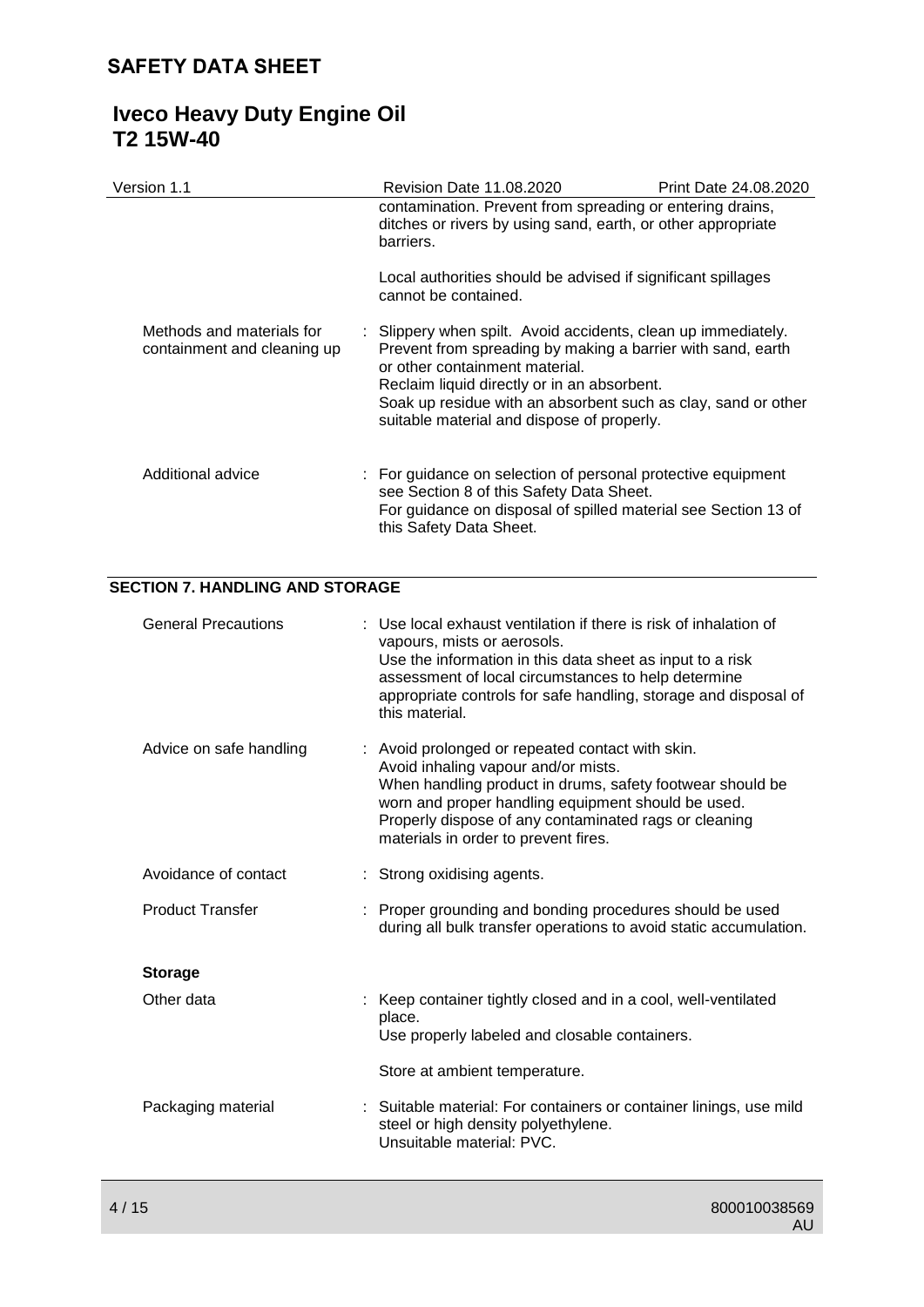| Version 1.1      | Revision Date 11.08.2020                                | Print Date 24.08.2020 |
|------------------|---------------------------------------------------------|-----------------------|
| Container Advice | : Polyethylene containers should not be exposed to high |                       |
|                  | temperatures because of possible risk of distortion.    |                       |

## **SECTION 8. EXPOSURE CONTROLS AND PERSONAL PROTECTION**

#### **Components with workplace control parameters**

| Components        | CAS-No.      | Value type<br>(Form of<br>exposure)                | Control<br>parameters /<br>Permissible<br>concentration | <b>Basis</b>                                                                          |
|-------------------|--------------|----------------------------------------------------|---------------------------------------------------------|---------------------------------------------------------------------------------------|
| Oil mist, mineral | Not Assigned | TWA (Mist)                                         | $5 \text{ mg/m}$                                        | AU OEL                                                                                |
| Oil mist, mineral | Not Assigned | TWA (Mist)                                         | $5$ mg/m $3$                                            | Australia.<br>Workplace<br>Exposure<br>Standards for<br>Airborne<br>Contaminant<br>s. |
| Oil mist, mineral | Not Assigned | TWA (Mist)                                         | $5 \text{ mg/m}$                                        | OSHA Z-1                                                                              |
| Oil mist, mineral | Not Assigned | <b>TWA</b><br>(Inhalable<br>particulate<br>matter) | $5$ mg/m $3$                                            | <b>ACGIH</b>                                                                          |

### **Biological occupational exposure limits**

No biological limit allocated.

### **Monitoring Methods**

Monitoring of the concentration of substances in the breathing zone of workers or in the general workplace may be required to confirm compliance with an OEL and adequacy of exposure controls. For some substances biological monitoring may also be appropriate.

Validated exposure measurement methods should be applied by a competent person and samples analysed by an accredited laboratory.

Examples of sources of recommended exposure measurement methods are given below or contact the supplier. Further national methods may be available.

National Institute of Occupational Safety and Health (NIOSH), USA: Manual of Analytical Methods http://www.cdc.gov/niosh/

Occupational Safety and Health Administration (OSHA), USA: Sampling and Analytical Methods http://www.osha.gov/

Health and Safety Executive (HSE), UK: Methods for the Determination of Hazardous Substances http://www.hse.gov.uk/

Institut für Arbeitsschutz Deutschen Gesetzlichen Unfallversicherung (IFA) , Germany http://www.dguv.de/inhalt/index.jsp

L'Institut National de Recherche et de Securité, (INRS), France http://www.inrs.fr/accueil

| <b>Engineering measures</b> | : The level of protection and types of controls necessary will<br>vary depending upon potential exposure conditions. Select<br>controls based on a risk assessment of local circumstances.<br>Appropriate measures include:<br>Adequate ventilation to control airborne concentrations. |
|-----------------------------|-----------------------------------------------------------------------------------------------------------------------------------------------------------------------------------------------------------------------------------------------------------------------------------------|
|                             |                                                                                                                                                                                                                                                                                         |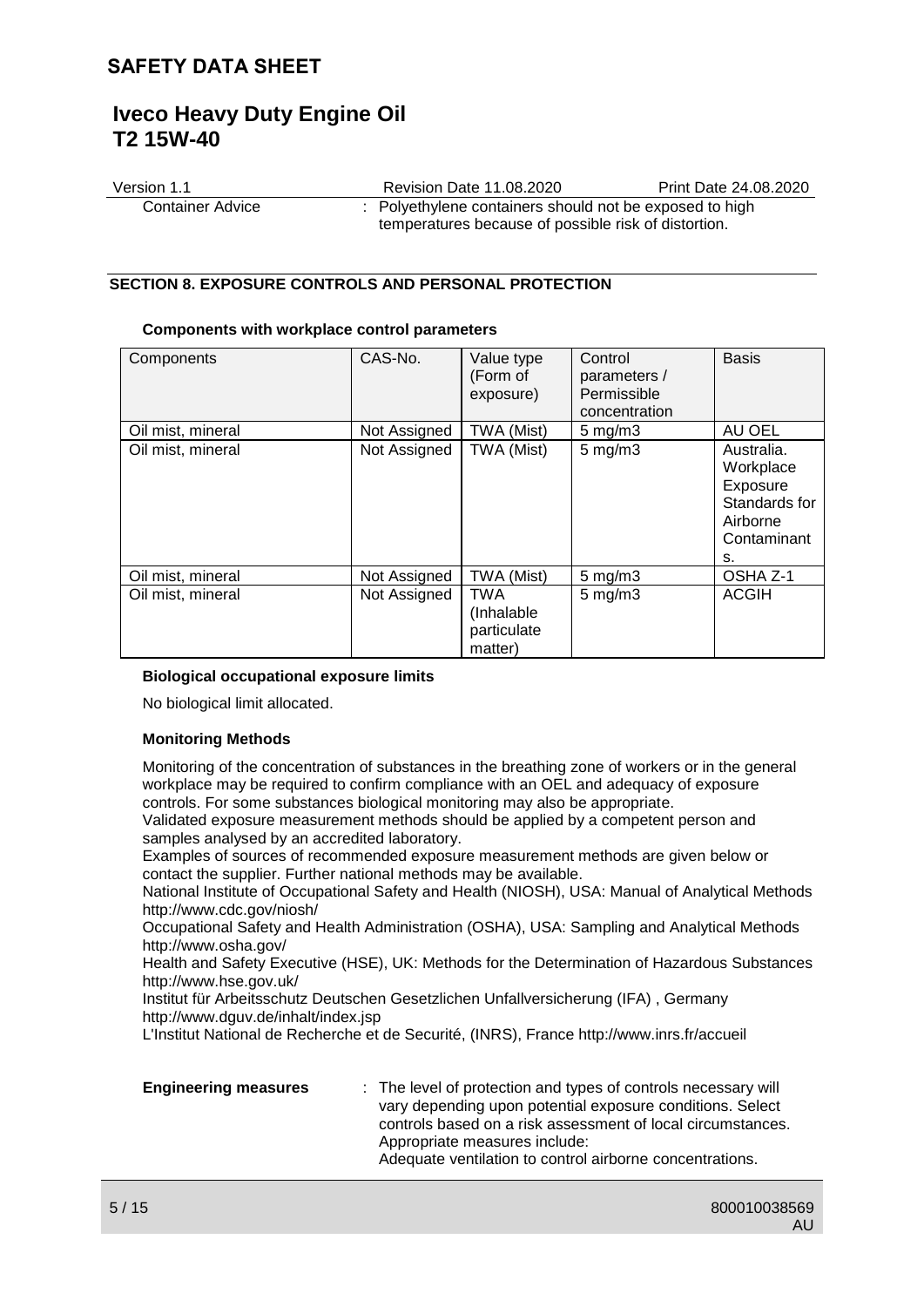| Version 1.1 | <b>Revision Date 11.08.2020</b>                                                                                                                                                                                                                                                                                                           | Print Date 24.08.2020 |
|-------------|-------------------------------------------------------------------------------------------------------------------------------------------------------------------------------------------------------------------------------------------------------------------------------------------------------------------------------------------|-----------------------|
|             | Where material is heated, sprayed or mist formed, there is<br>greater potential for airborne concentrations to be generated.                                                                                                                                                                                                              |                       |
|             | General Information:<br>Define procedures for safe handling and maintenance of<br>controls.                                                                                                                                                                                                                                               |                       |
|             | Educate and train workers in the hazards and control<br>measures relevant to normal activities associated with this<br>product.                                                                                                                                                                                                           |                       |
|             | Ensure appropriate selection, testing and maintenance of<br>equipment used to control exposure, e.g. personal protective<br>equipment, local exhaust ventilation.                                                                                                                                                                         |                       |
|             | Drain down system prior to equipment break-in or<br>maintenance.                                                                                                                                                                                                                                                                          |                       |
|             | Retain drain downs in sealed storage pending disposal or<br>subsequent recycle.                                                                                                                                                                                                                                                           |                       |
|             | Always observe good personal hygiene measures, such as<br>washing hands after handling the material and before eating,<br>drinking, and/or smoking. Routinely wash work clothing and<br>protective equipment to remove contaminants. Discard<br>contaminated clothing and footwear that cannot be cleaned.<br>Practice good housekeeping. |                       |

## **Personal protective equipment**

### **Protective measures**

Personal protective equipment (PPE) should meet recommended national standards. Check with PPE suppliers.

| Respiratory protection | : No respiratory protection is ordinarily required under normal<br>conditions of use.<br>In accordance with good industrial hygiene practices,<br>precautions should be taken to avoid breathing of material.<br>If engineering controls do not maintain airborne<br>concentrations to a level which is adequate to protect worker<br>health, select respiratory protection equipment suitable for the<br>specific conditions of use and meeting relevant legislation.<br>Check with respiratory protective equipment suppliers.<br>Where air-filtering respirators are suitable, select an<br>appropriate combination of mask and filter.<br>Select a filter suitable for the combination of organic gases<br>and vapours and particles [Type A/Type P boiling point >65°C<br>$(149°F)$ ]. |
|------------------------|---------------------------------------------------------------------------------------------------------------------------------------------------------------------------------------------------------------------------------------------------------------------------------------------------------------------------------------------------------------------------------------------------------------------------------------------------------------------------------------------------------------------------------------------------------------------------------------------------------------------------------------------------------------------------------------------------------------------------------------------------------------------------------------------|
| Hand protection        |                                                                                                                                                                                                                                                                                                                                                                                                                                                                                                                                                                                                                                                                                                                                                                                             |
| Remarks                | : Where hand contact with the product may occur the use of<br>gloves approved to relevant standards (e.g. Europe: EN374,<br>US: F739) made from the following materials may provide<br>suitable chemical protection. PVC, neoprene or nitrile rubber<br>gloves Suitability and durability of a glove is dependent on<br>usage, e.g. frequency and duration of contact, chemical<br>resistance of glove material, dexterity. Always seek advice                                                                                                                                                                                                                                                                                                                                              |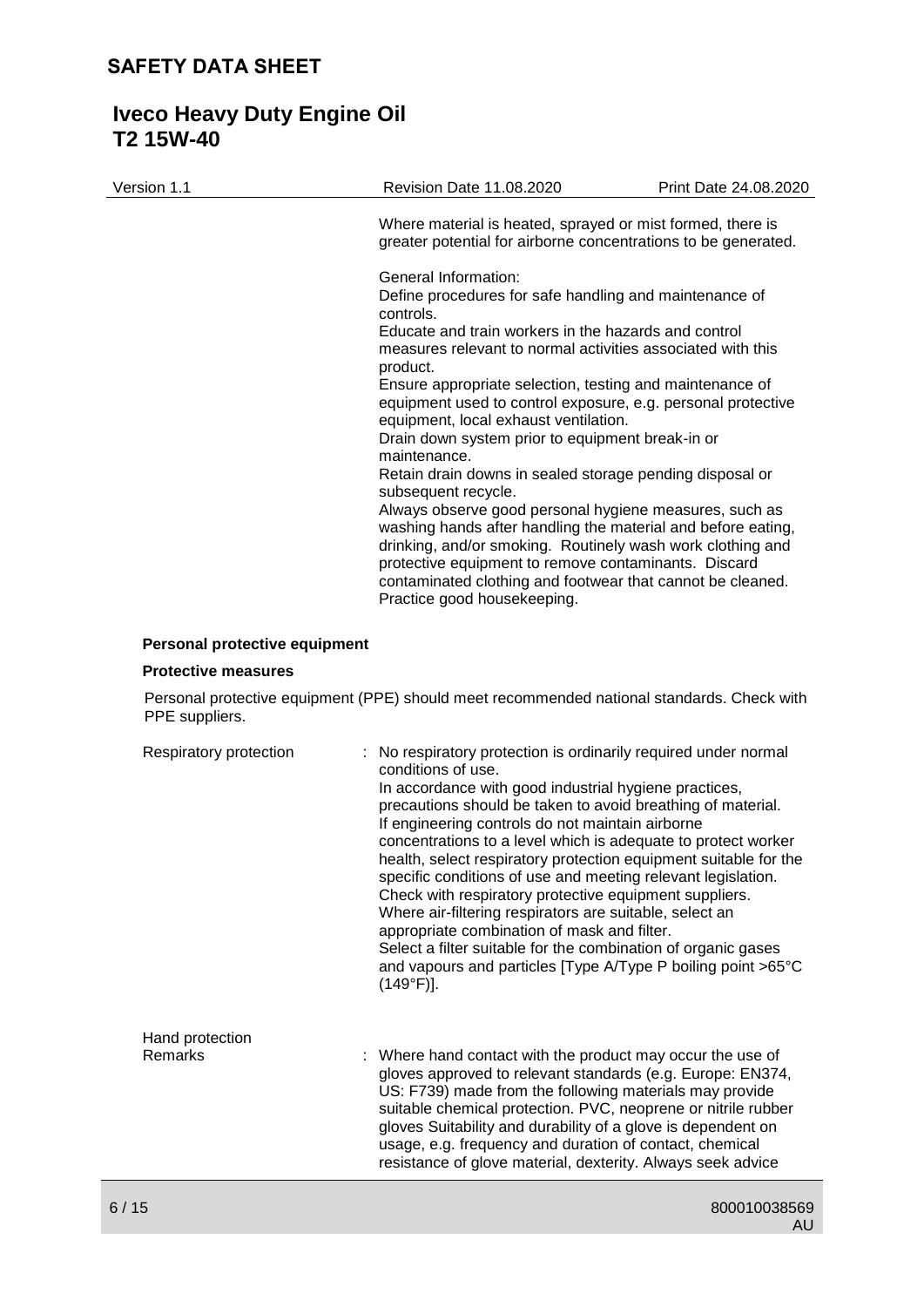# **Iveco Heavy Duty Engine Oil T2 15W-40**

| Version 1.1                            | <b>Revision Date 11.08.2020</b>                                                                                                                                                                                                                                                                                                                                                                                                                                                                                                                                                                                                                                                                                                           | Print Date 24.08.2020 |
|----------------------------------------|-------------------------------------------------------------------------------------------------------------------------------------------------------------------------------------------------------------------------------------------------------------------------------------------------------------------------------------------------------------------------------------------------------------------------------------------------------------------------------------------------------------------------------------------------------------------------------------------------------------------------------------------------------------------------------------------------------------------------------------------|-----------------------|
|                                        | from glove suppliers. Contaminated gloves should be<br>replaced. Personal hygiene is a key element of effective hand<br>care. Gloves must only be worn on clean hands. After using<br>gloves, hands should be washed and dried thoroughly.<br>Application of a non-perfumed moisturizer is recommended.                                                                                                                                                                                                                                                                                                                                                                                                                                   |                       |
|                                        | For continuous contact we recommend gloves with<br>breakthrough time of more than 240 minutes with preference<br>for > 480 minutes where suitable gloves can be identified. For<br>short-term/splash protection we recommend the same but<br>recognize that suitable gloves offering this level of protection<br>may not be available and in this case a lower breakthrough<br>time maybe acceptable so long as appropriate maintenance<br>and replacement regimes are followed. Glove thickness is not<br>a good predictor of glove resistance to a chemical as it is<br>dependent on the exact composition of the glove material.<br>Glove thickness should be typically greater than 0.35 mm<br>depending on the glove make and model. |                       |
| Eye protection                         | If material is handled such that it could be splashed into eyes,<br>protective eyewear is recommended.                                                                                                                                                                                                                                                                                                                                                                                                                                                                                                                                                                                                                                    |                       |
| Skin and body protection               | Skin protection is not ordinarily required beyond standard<br>work clothes.<br>It is good practice to wear chemical resistant gloves.                                                                                                                                                                                                                                                                                                                                                                                                                                                                                                                                                                                                     |                       |
| Thermal hazards                        | Not applicable                                                                                                                                                                                                                                                                                                                                                                                                                                                                                                                                                                                                                                                                                                                            |                       |
| <b>Environmental exposure controls</b> |                                                                                                                                                                                                                                                                                                                                                                                                                                                                                                                                                                                                                                                                                                                                           |                       |
| General advice                         | : Take appropriate measures to fulfill the requirements of<br>relevant environmental protection legislation. Avoid<br>contamination of the environment by following advice given in                                                                                                                                                                                                                                                                                                                                                                                                                                                                                                                                                       |                       |

Section 6. If necessary, prevent undissolved material from being discharged to waste water. Waste water should be treated in a municipal or industrial waste water treatment plant

Local guidelines on emission limits for volatile substances must be observed for the discharge of exhaust air containing

before discharge to surface water.

# **SECTION 9. PHYSICAL AND CHEMICAL PROPERTIES**

| Appearance               | : Liquid at room temperature.     |
|--------------------------|-----------------------------------|
| Colour                   | : amber                           |
| Odour Threshold          | : Data not available              |
| pH                       | $:$ Not applicable                |
| pour point               | : -36 °C / -33 °FMethod: ASTM D97 |
| Melting / freezing point | Data not available                |

vapour.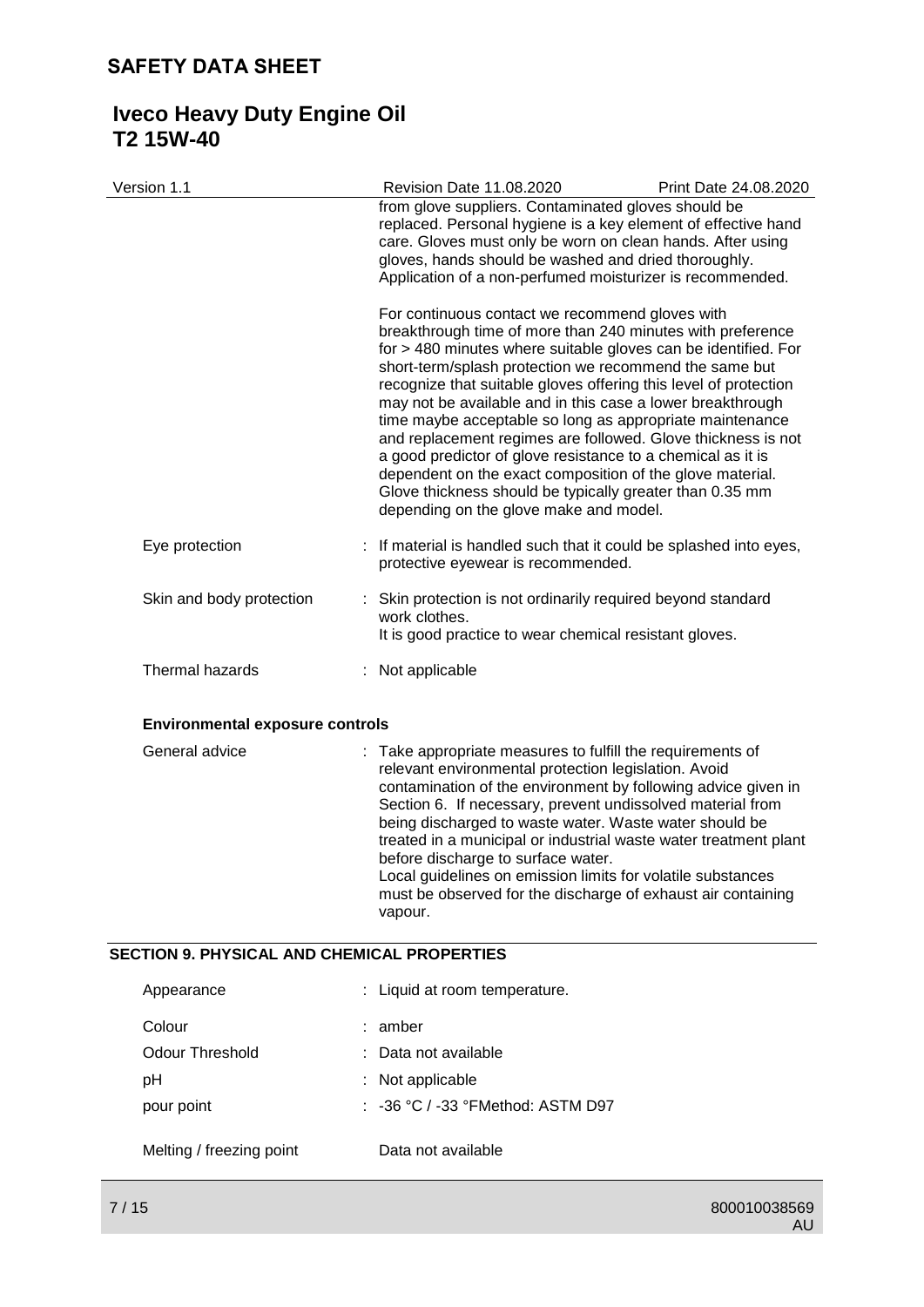# **Iveco Heavy Duty Engine Oil T2 15W-40**

| Version 1.1                                | Revision Date 11.08.2020                                                           | Print Date 24.08.2020 |
|--------------------------------------------|------------------------------------------------------------------------------------|-----------------------|
| range                                      | Initial boiling point and boiling $\therefore$ > 280 °C / 536 °Festimated value(s) |                       |
| Flash point                                | : $230 °C / 446 °F$<br>Method: ASTM D92 (COC)                                      |                       |
| Evaporation rate                           | : Data not available                                                               |                       |
| Flammability (solid, gas)                  | : Data not available                                                               |                       |
| Upper explosion limit                      | : Typical 10 %(V)                                                                  |                       |
| Lower explosion limit                      | : Typical 1 %(V)                                                                   |                       |
| Vapour pressure                            | : < 0.5 Pa (20 °C / 68 °F)<br>estimated value(s)                                   |                       |
| Relative vapour density                    | $:$ > 1 estimated value(s)                                                         |                       |
| Relative density                           | : $0.888$ (15.0 °C / 59.0 °F)                                                      |                       |
| Density                                    | : 888 kg/m3 (15.0 °C / 59.0 °F)<br>Method: ASTM D4052                              |                       |
| Solubility(ies)                            |                                                                                    |                       |
| Water solubility                           | : negligible                                                                       |                       |
| Solubility in other solvents               | : Data not available                                                               |                       |
| Partition coefficient: n-<br>octanol/water | : log Pow: $> 6$ (based on information on similar products)                        |                       |
| Auto-ignition temperature                  | : > 320 °C / 608 °F                                                                |                       |
| Decomposition temperature                  | : Data not available                                                               |                       |
| Viscosity                                  |                                                                                    |                       |
| Viscosity, dynamic                         | : Data not available                                                               |                       |
| Viscosity, kinematic                       | 14.7 mm2/s (100 °C / 212 °F)<br>Method: ASTM D445                                  |                       |
|                                            | 109 mm2/s (40.0 °C / 104.0 °F)<br>Method: ASTM D445                                |                       |
| <b>Explosive properties</b>                | : Not classified                                                                   |                       |
| Oxidizing properties                       | : Data not available                                                               |                       |
| Conductivity                               | : This material is not expected to be a static accumulator.                        |                       |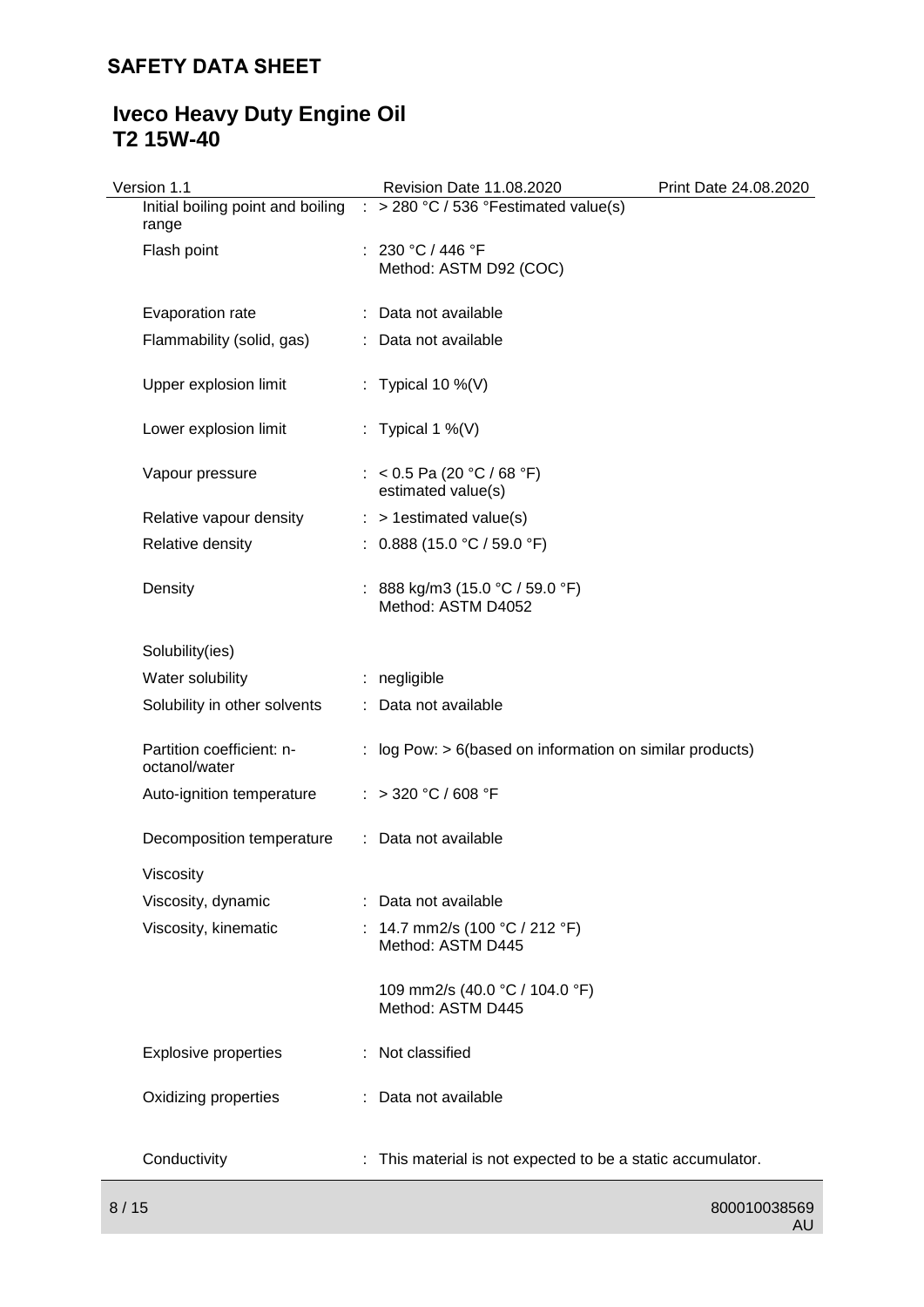# **Iveco Heavy Duty Engine Oil T2 15W-40**

| Version 1.1                                 | Revision Date 11,08,2020                                                                                                  | Print Date 24.08.2020 |
|---------------------------------------------|---------------------------------------------------------------------------------------------------------------------------|-----------------------|
|                                             |                                                                                                                           |                       |
| <b>SECTION 10. STABILITY AND REACTIVITY</b> |                                                                                                                           |                       |
| Reactivity                                  | : The product does not pose any further reactivity hazards in<br>addition to those listed in the following sub-paragraph. |                       |

| Chemical stability                    | : Stable.                                             |
|---------------------------------------|-------------------------------------------------------|
| Possibility of hazardous<br>reactions | : Reacts with strong oxidising agents.                |
| Conditions to avoid                   | : Extremes of temperature and direct sunlight.        |
| Incompatible materials                | : Strong oxidising agents.                            |
| Hazardous decomposition<br>products   | : No decomposition if stored and applied as directed. |

## **SECTION 11. TOXICOLOGICAL INFORMATION**

| Basis for assessment      | : Information given is based on data on the components and<br>the toxicology of similar products. Unless indicated otherwise,<br>the data presented is representative of the product as a<br>whole, rather than for individual component(s). |
|---------------------------|----------------------------------------------------------------------------------------------------------------------------------------------------------------------------------------------------------------------------------------------|
| Exposure routes           | : Skin and eye contact are the primary routes of exposure<br>although exposure may occur following accidental ingestion.                                                                                                                     |
| <b>Acute toxicity</b>     |                                                                                                                                                                                                                                              |
| <b>Product:</b>           |                                                                                                                                                                                                                                              |
| Acute oral toxicity       | : LD50 rat: $> 5,000$ mg/kg<br>Remarks: Low toxicity:<br>Based on available data, the classification criteria are not met.                                                                                                                   |
| Acute inhalation toxicity | : Remarks: Based on available data, the classification criteria<br>are not met.                                                                                                                                                              |
| Acute dermal toxicity     | : LD50 Rabbit: $>$ 5,000 mg/kg<br>Remarks: Low toxicity:<br>Based on available data, the classification criteria are not met.                                                                                                                |

## **Skin corrosion/irritation**

## **Product:**

Remarks: Slightly irritating to skin., Prolonged or repeated skin contact without proper cleaning can clog the pores of the skin resulting in disorders such as oil acne/folliculitis., Based on available data, the classification criteria are not met.

## **Serious eye damage/eye irritation**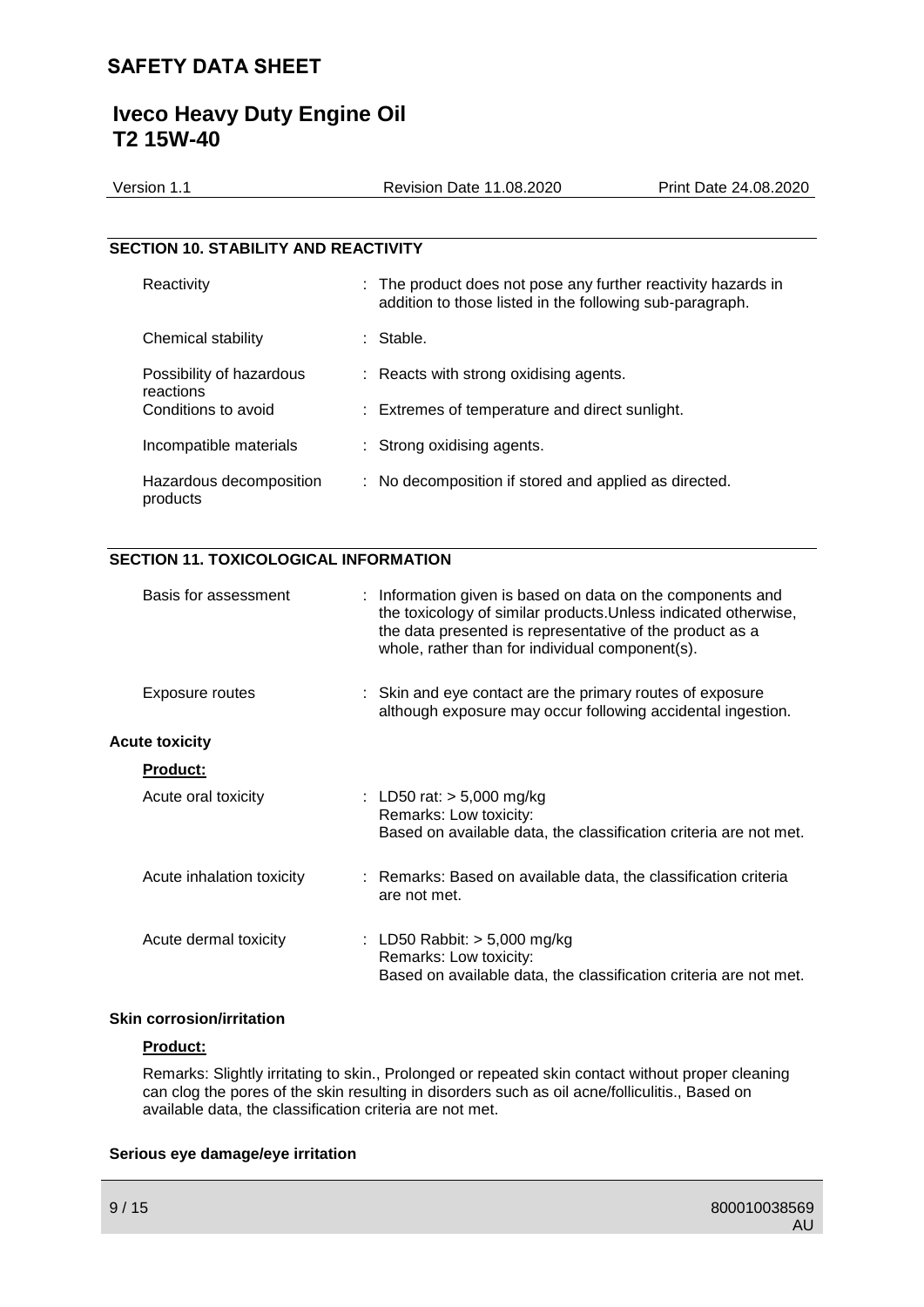Version 1.1 Revision Date 11.08.2020 Print Date 24.08.2020

## **Product:**

Remarks: Slightly irritating to the eye., Based on available data, the classification criteria are not met.

### **Components:**

### **Zinc dialkyldithiophosphate:**

Remarks: Based on available data, the classification criteria are not met.

### **Respiratory or skin sensitisation**

### **Product:**

Remarks: Not a skin sensitiser. Based on available data, the classification criteria are not met.

### **Components:**

### **Calcium long chain alkaryl sulphonate:** Remarks: May cause an allergic skin reaction in sensitive individuals.

:

### **Chronic toxicity**

### **Germ cell mutagenicity**

### **Product:**

: Remarks: Non mutagenic, Based on available data, the classification criteria are not met.

### **Carcinogenicity**

## **Product:**

Remarks: Not a carcinogen., Based on available data, the classification criteria are not met.

Remarks: Product contains mineral oils of types shown to be non-carcinogenic in animal skinpainting studies., Highly refined mineral oils are not classified as carcinogenic by the International Agency for Research on Cancer (IARC).

| <b>Material</b>            | <b>GHS/CLP Carcinogenicity Classification</b> |
|----------------------------|-----------------------------------------------|
| Highly refined mineral oil | I No carcinogenicity classification.          |

#### **Reproductive toxicity**

#### **Product:**

Remarks: Not a developmental toxicant., Does not impair fertility., Based on available data, the classification criteria are not met.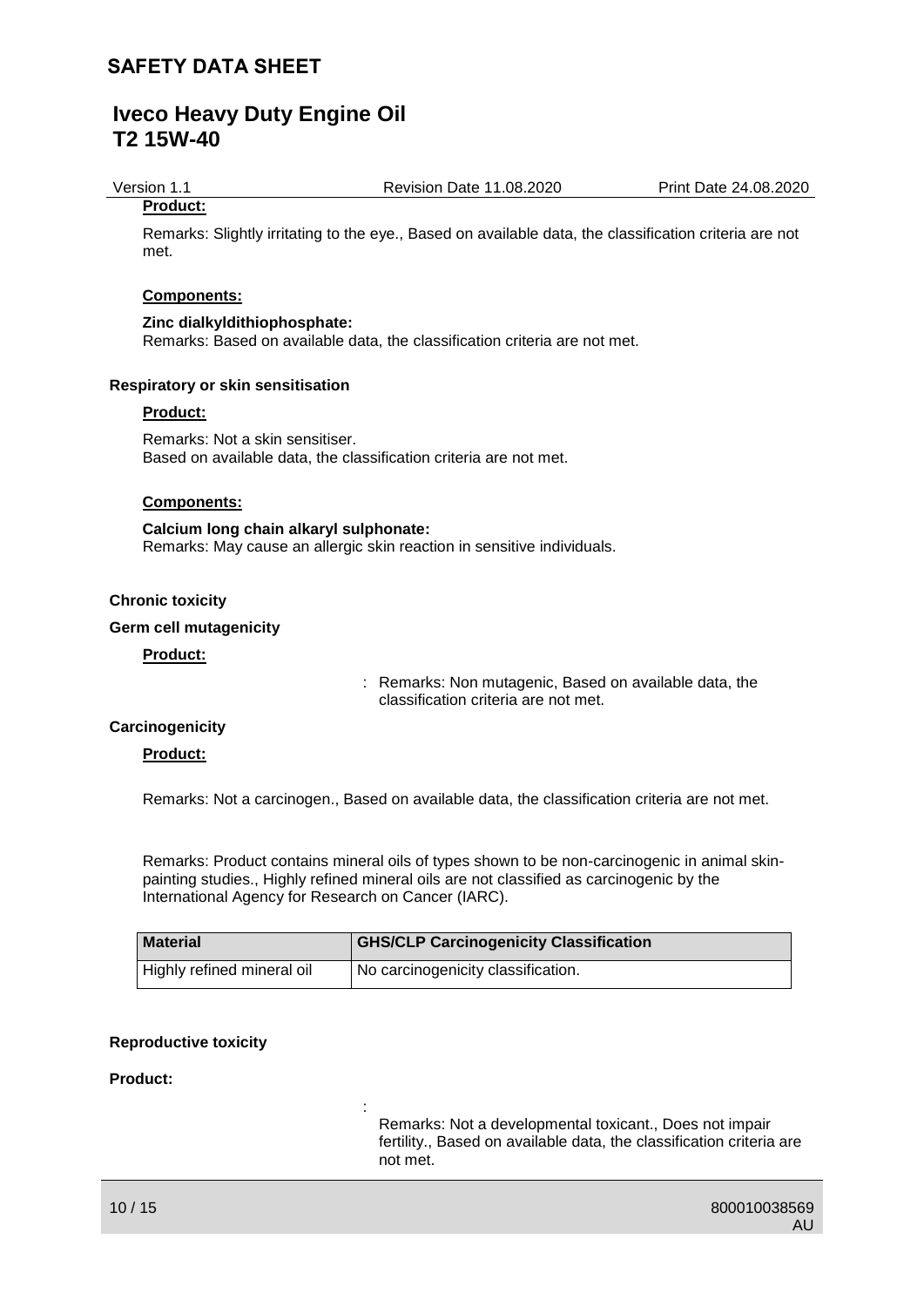# **Iveco Heavy Duty Engine Oil T2 15W-40**

Version 1.1 Revision Date 11.08.2020 Print Date 24.08.2020

### **STOT - single exposure**

### **Product:**

Remarks: Based on available data, the classification criteria are not met.

### **STOT - repeated exposure**

### **Product:**

Remarks: Based on available data, the classification criteria are not met.

### **Aspiration toxicity**

### **Product:**

Not an aspiration hazard.

### **Further information**

### **Product:**

Remarks: Used oils may contain harmful impurities that have accumulated during use. The concentration of such impurities will depend on use and they may present risks to health and the environment on disposal., ALL used oil should be handled with caution and skin contact avoided as far as possible.

Remarks: Continuous contact with used engine oils has caused skin cancer in animal tests.

Remarks: Slightly irritating to respiratory system.

## **SECTION 12. ECOLOGICAL INFORMATION**

| Basis for assessment                 | : Ecotoxicological data have not been determined specifically<br>for this product.<br>Information given is based on a knowledge of the components<br>and the ecotoxicology of similar products.<br>Unless indicated otherwise, the data presented is<br>representative of the product as a whole, rather than for<br>individual component(s). (LL/EL/IL50 expressed as the<br>nominal amount of product required to prepare aqueous test<br>extract). |
|--------------------------------------|-------------------------------------------------------------------------------------------------------------------------------------------------------------------------------------------------------------------------------------------------------------------------------------------------------------------------------------------------------------------------------------------------------------------------------------------------------|
| <b>Ecotoxicity</b>                   |                                                                                                                                                                                                                                                                                                                                                                                                                                                       |
| <b>Product:</b>                      |                                                                                                                                                                                                                                                                                                                                                                                                                                                       |
| Toxicity to fish (Acute<br>toxicity) | Remarks: LL/EL/IL50 > 100 mg/l<br>Practically non toxic:<br>Based on available data, the classification criteria are not met.                                                                                                                                                                                                                                                                                                                         |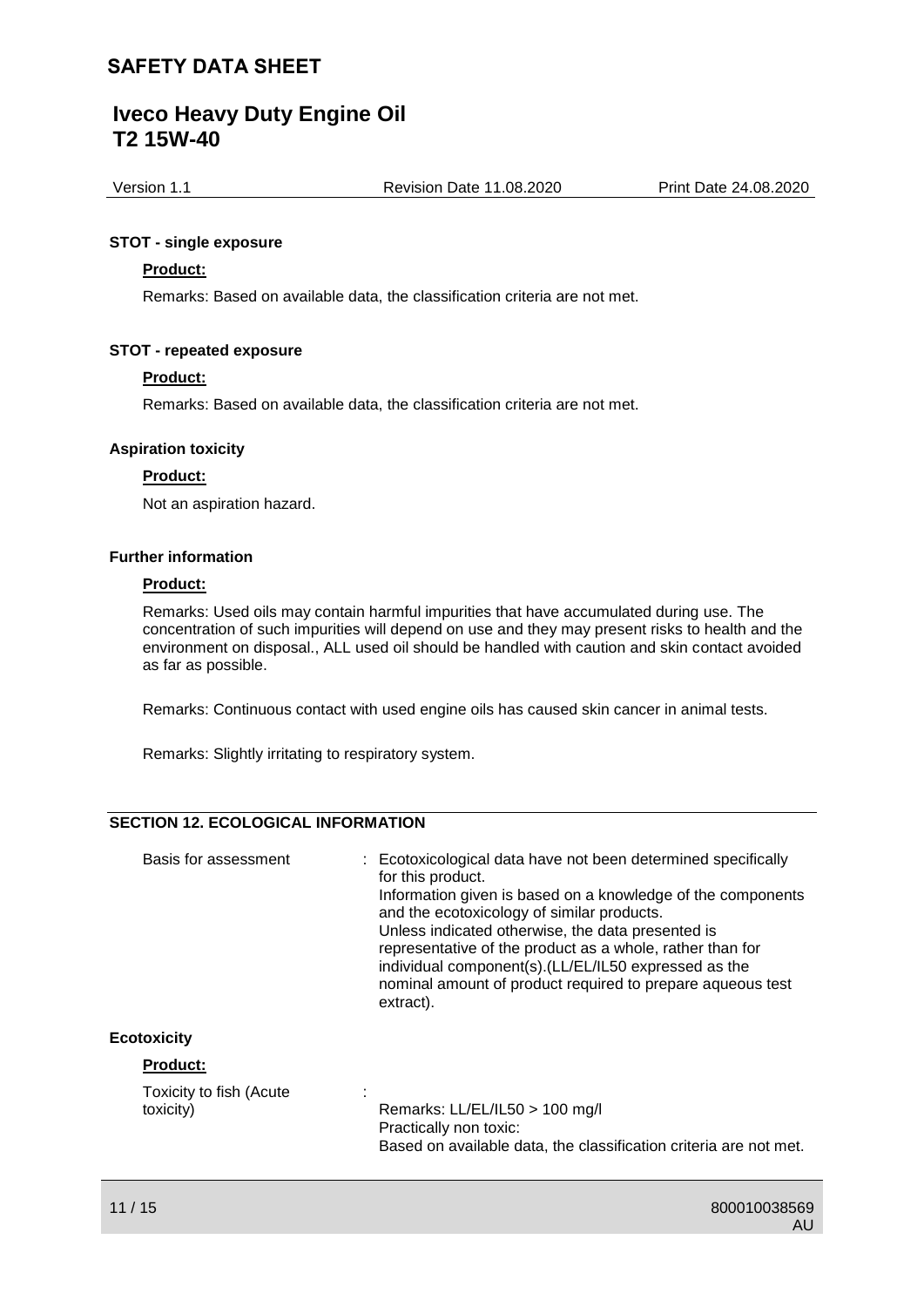# **Iveco Heavy Duty Engine Oil T2 15W-40**

| Version 1.1                                               | Revision Date 11.08.2020                                                                                                                                                                                                                                                                                                                                                                                                                                             | Print Date 24.08.2020 |
|-----------------------------------------------------------|----------------------------------------------------------------------------------------------------------------------------------------------------------------------------------------------------------------------------------------------------------------------------------------------------------------------------------------------------------------------------------------------------------------------------------------------------------------------|-----------------------|
| Toxicity to crustacean (Acute<br>toxicity)                | Remarks: LL/EL/IL50 > 100 mg/l<br>Practically non toxic:<br>Based on available data, the classification criteria are not met.                                                                                                                                                                                                                                                                                                                                        |                       |
| Toxicity to algae/aquatic<br>plants (Acute toxicity)      | Remarks: LL/EL/IL50 > 100 mg/l<br>Practically non toxic:<br>Based on available data, the classification criteria are not met.                                                                                                                                                                                                                                                                                                                                        |                       |
| Toxicity to fish (Chronic                                 | : Remarks: Data not available                                                                                                                                                                                                                                                                                                                                                                                                                                        |                       |
| toxicity)<br>Toxicity to crustacean<br>(Chronic toxicity) | : Remarks: Data not available                                                                                                                                                                                                                                                                                                                                                                                                                                        |                       |
| Toxicity to microorganisms<br>(Acute toxicity)            | : Remarks: Data not available                                                                                                                                                                                                                                                                                                                                                                                                                                        |                       |
| <b>Persistence and degradability</b>                      |                                                                                                                                                                                                                                                                                                                                                                                                                                                                      |                       |
| <b>Product:</b>                                           |                                                                                                                                                                                                                                                                                                                                                                                                                                                                      |                       |
| Biodegradability                                          | : Remarks: Not readily biodegradable., Major constituents are<br>inherently biodegradable, but contains components that may<br>persist in the environment.                                                                                                                                                                                                                                                                                                           |                       |
| <b>Bioaccumulative potential</b>                          |                                                                                                                                                                                                                                                                                                                                                                                                                                                                      |                       |
| <b>Product:</b>                                           |                                                                                                                                                                                                                                                                                                                                                                                                                                                                      |                       |
| <b>Bioaccumulation</b>                                    | : Remarks: Contains components with the potential to<br>bioaccumulate.                                                                                                                                                                                                                                                                                                                                                                                               |                       |
| Partition coefficient: n-<br>octanol/water                | log Pow: > 6Remarks: (based on information on similar<br>products)                                                                                                                                                                                                                                                                                                                                                                                                   |                       |
| <b>Mobility in soil</b>                                   |                                                                                                                                                                                                                                                                                                                                                                                                                                                                      |                       |
| <b>Product:</b>                                           |                                                                                                                                                                                                                                                                                                                                                                                                                                                                      |                       |
| <b>Mobility</b>                                           | : Remarks: Liquid under most environmental conditions., If it<br>enters soil, it will adsorb to soil particles and will not be<br>mobile.<br>Remarks: Floats on water.                                                                                                                                                                                                                                                                                               |                       |
| Other adverse effects                                     |                                                                                                                                                                                                                                                                                                                                                                                                                                                                      |                       |
| no data available<br><b>Product:</b>                      |                                                                                                                                                                                                                                                                                                                                                                                                                                                                      |                       |
| Additional ecological<br>information                      | : Does not have ozone depletion potential, photochemical<br>ozone creation potential or global warming potential., Product<br>is a mixture of non-volatile components, which will not be<br>released to air in any significant quantities under normal<br>conditions of use.<br>Poorly soluble mixture., Causes physical fouling of aquatic<br>organisms.<br>Mineral oil does not cause chronic toxicity to aquatic<br>organisms at concentrations less than 1 mg/l. |                       |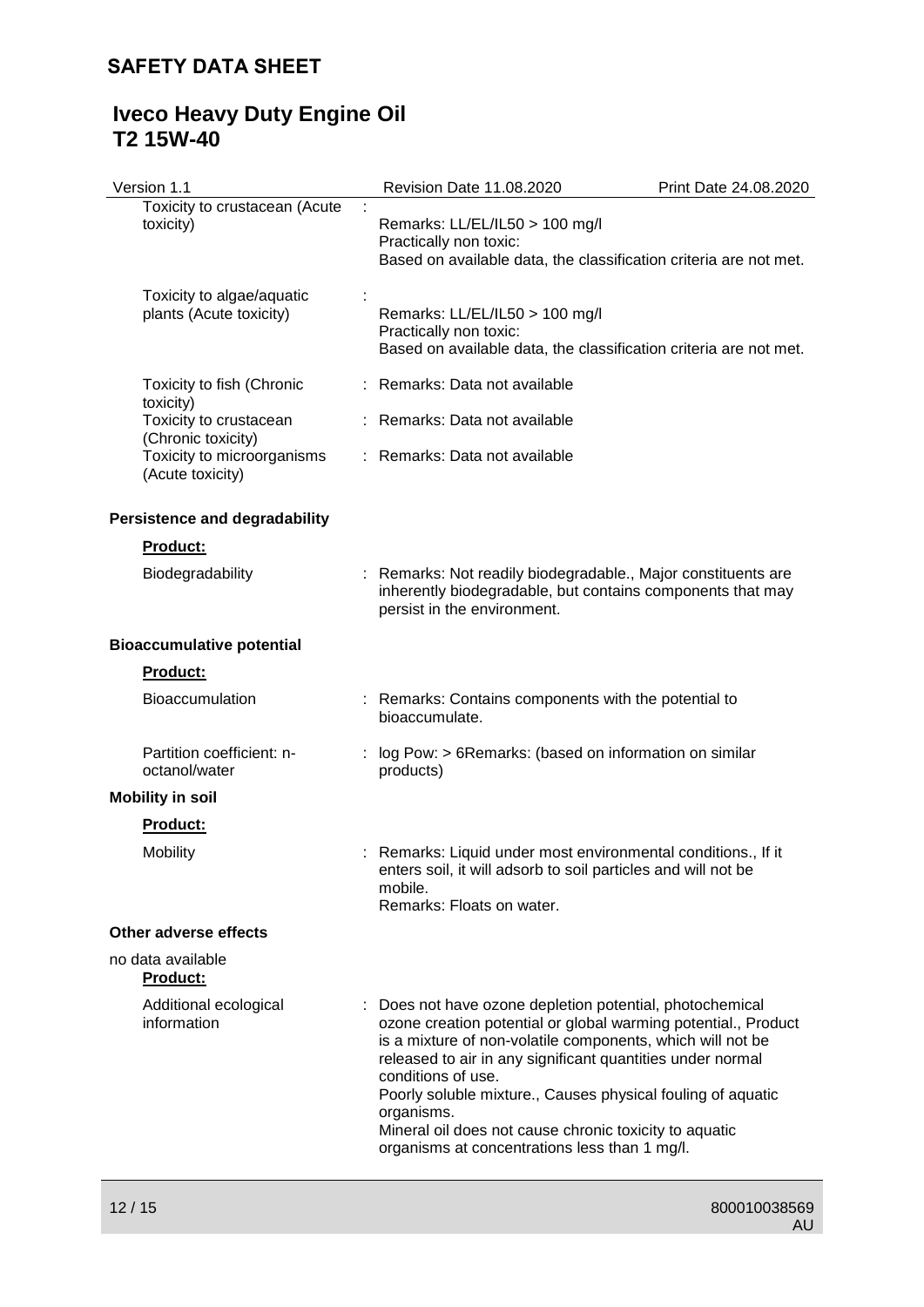# **Iveco Heavy Duty Engine Oil T2 15W-40**

| Version 1.1                                | <b>Revision Date 11.08.2020</b> | Print Date 24.08.2020 |
|--------------------------------------------|---------------------------------|-----------------------|
|                                            |                                 |                       |
| <b>SECTION 13. DISPOSAL CONSIDERATIONS</b> |                                 |                       |

# **Disposal methods** Waste from residues : Recover or recycle if possible. It is the responsibility of the waste generator to determine the toxicity and physical properties of the material generated to determine the proper waste classification and disposal methods in compliance with applicable regulations. Do not dispose into the environment, in drains or in water courses Waste product should not be allowed to contaminate soil or ground water, or be disposed of into the environment. Waste, spills or used product is dangerous waste. Contaminated packaging : Dispose in accordance with prevailing regulations, preferably to a recognized collector or contractor. The competence of the collector or contractor should be established beforehand. Disposal should be in accordance with applicable regional, national, and local laws and regulations. Local legislation Remarks : Disposal should be in accordance with applicable regional, national, and local laws and regulations.

## **SECTION 14. TRANSPORT INFORMATION**

#### **National Regulations**

**ADG**

Not regulated as a dangerous good

### **International Regulations**

#### **IATA-DGR**

Not regulated as a dangerous good

#### **IMDG-Code**

Not regulated as a dangerous good

#### **Transport in bulk according to Annex II of MARPOL 73/78 and the IBC Code**

Not applicable for product as supplied. MARPOL Annex 1 rules apply for bulk shipments by sea.

#### **Special precautions for user**

Remarks : Special Precautions: Refer to Section 7, Handling & Storage, for special precautions which a user needs to be aware of or needs to comply with in connection with transport.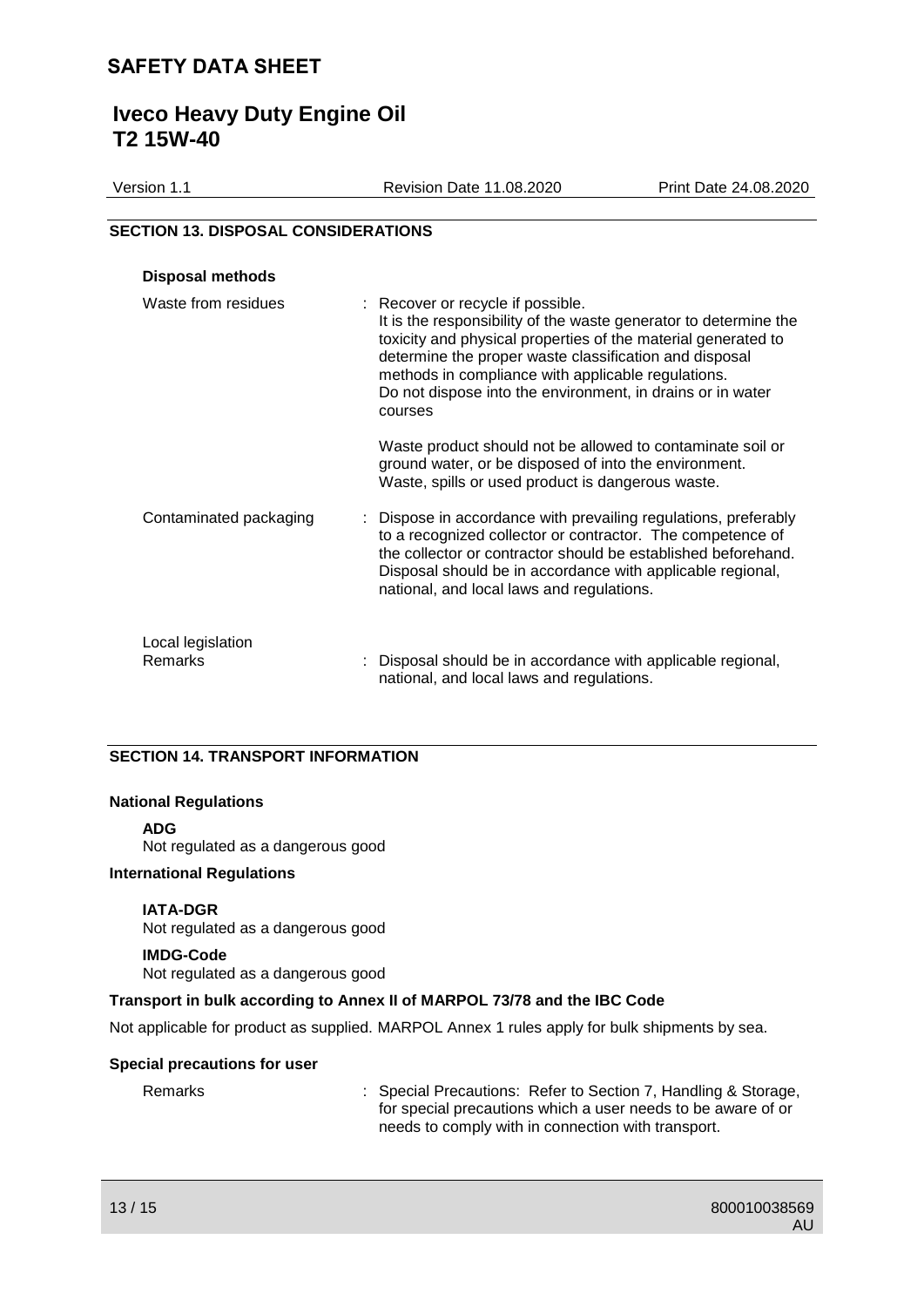# **Iveco Heavy Duty Engine Oil T2 15W-40**

Version 1.1 Revision Date 11.08.2020 Print Date 24.08.2020

### **SECTION 15. REGULATORY INFORMATION**

#### **Safety, health and environmental regulations/legislation specific for the substance or mixture**

Standard for the Uniform Scheduling of Medicines and Poisons : No poison schedule number allocated

The regulatory information is not intended to be comprehensive. Other regulations may apply to this material.

Product classified as per Work Health Safety Regulations – Implementation of the Globally Harmonized System of Classification and Labelling of Chemicals (GHS) 2012 and SDS prepared as per national model code of practice for preparation of safety data sheet for Hazardous chemicals 2011 based on Globally Harmonized Classification version 3.

National Model Code of Practice for the Labelling of Workplace Hazardous Chemicals (2011).

Australian Code for the Transport of Dangerous Goods by Road and Rail (ADG code). Standard for the Uniform Scheduling of Medicines and Poisons (SUSMP).

#### **Other international regulations**

### **The components of this product are reported in the following inventories:**

| <b>EINECS</b> | : All components listed or polymer exempt. |
|---------------|--------------------------------------------|
| TSCA          | : Not all components listed.               |
| AIIC          | : Notified with Restrictions.              |

## **SECTION 16. OTHER INFORMATION**

### **Full text of H-Statements**

| H304                                    | May be fatal if swallowed and enters airways.                                                                |  |
|-----------------------------------------|--------------------------------------------------------------------------------------------------------------|--|
| H <sub>317</sub>                        | May cause an allergic skin reaction.                                                                         |  |
| H318                                    | Causes serious eye damage.                                                                                   |  |
| H401                                    | Toxic to aquatic life.                                                                                       |  |
| H411                                    | Toxic to aquatic life with long lasting effects.                                                             |  |
| <b>Full text of other abbreviations</b> |                                                                                                              |  |
|                                         | $\bullet$ be a set of $\bullet$ and $\bullet$ and $\bullet$ are a set of $\bullet$ . In the set of $\bullet$ |  |

| Aquatic Acute          | Short-term (acute) aquatic hazard  |
|------------------------|------------------------------------|
| <b>Aquatic Chronic</b> | Long-term (chronic) aquatic hazard |
| Asp. Tox.              | Aspiration hazard                  |
| Eye Dam.               | Serious eye damage                 |
| Skin Sens.             | Skin sensitisation                 |
|                        |                                    |

#### **Abbreviations and Acronyms**

AICS - Australian Inventory of Chemical Substances; AIIC - Australian Inventory of Industrial Chemicals; ANTT - National Agency for Transport by Land of Brazil; ASTM - American Society for the Testing of Materials; bw - Body weight; CMR - Carcinogen, Mutagen or Reproductive Toxicant; DIN - Standard of the German Institute for Standardisation; DSL - Domestic Substances List (Canada); ECx - Concentration associated with x% response; ELx - Loading rate associated with x% response; EmS - Emergency Schedule; ENCS - Existing and New Chemical Substances (Japan); ErCx - Concentration associated with x% growth rate response; ERG - Emergency